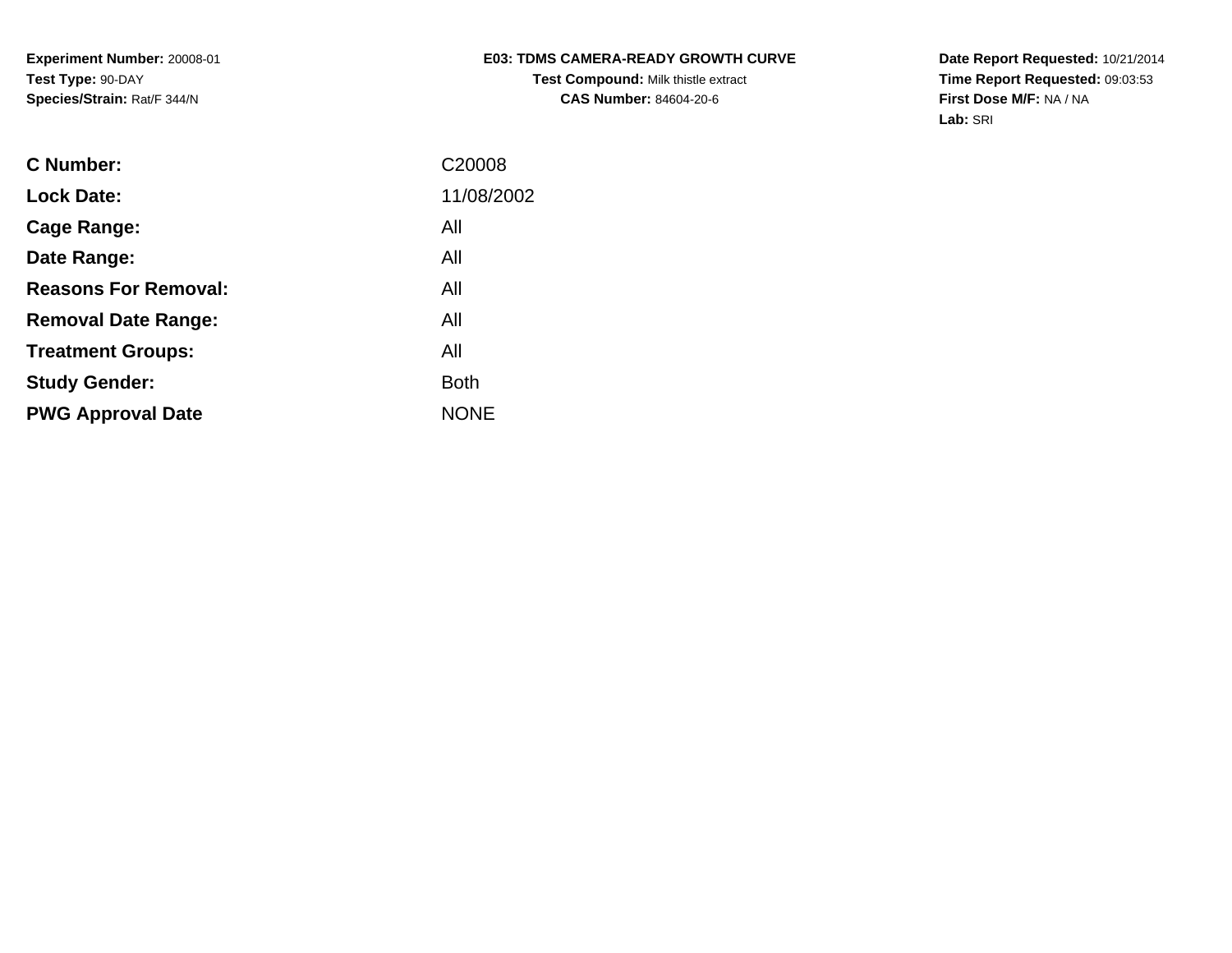#### **E03: TDMS CAMERA-READY GROWTH CURVE**

**Test Compound:** Milk thistle extract

**CAS Number:** 84604-20-6

**Date Report Requested:** 10/21/2014**Time Report Requested:** 09:03:53**First Dose M/F:** NA / NA**Lab:** SRI

**MALE** 

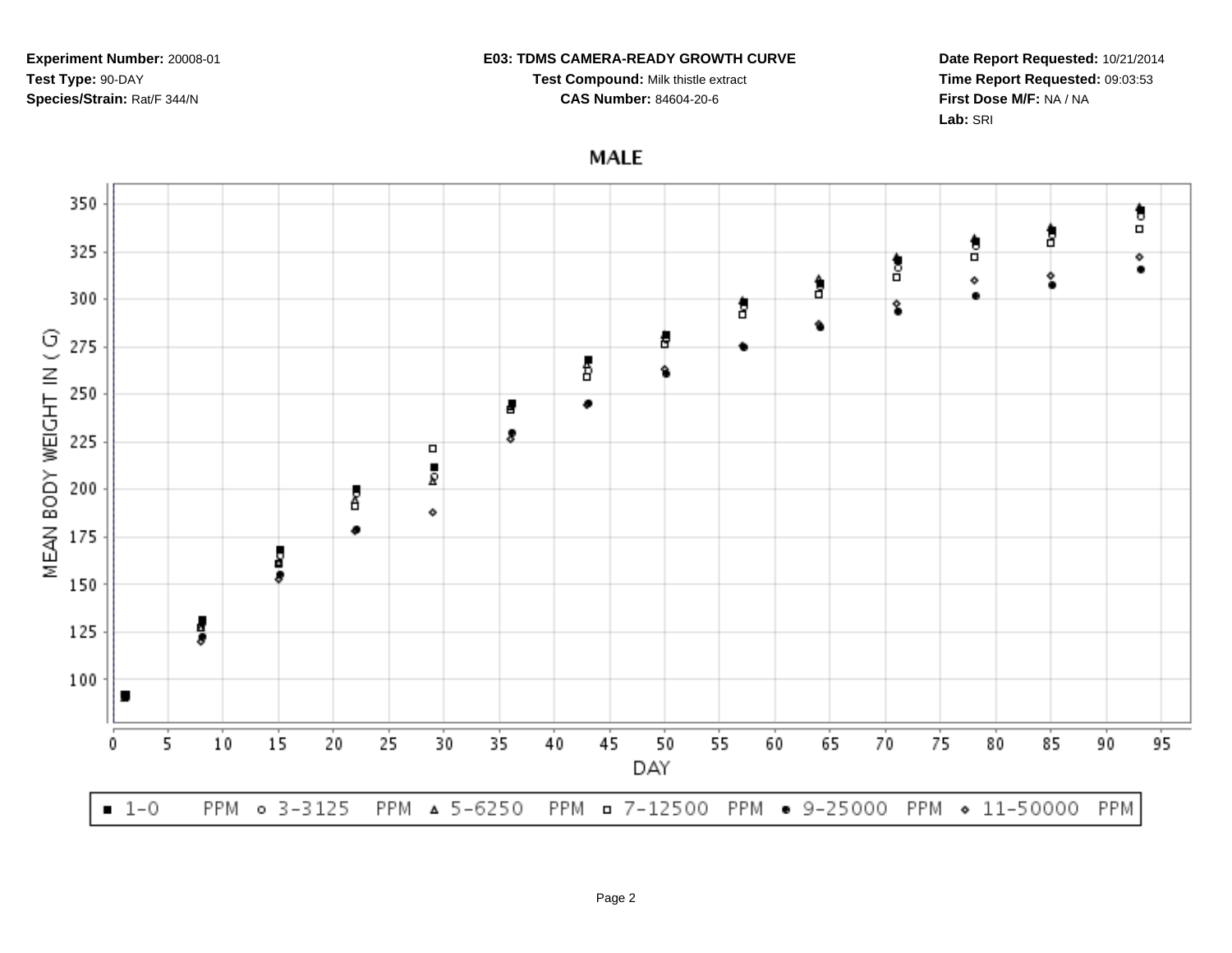## **E03: TDMS CAMERA-READY GROWTH CURVE**

**Test Compound:** Milk thistle extract**CAS Number:** 84604-20-6

\*\*\*END OF MALE DATA\*\*\*

**Date Report Requested:** 10/21/2014**Time Report Requested:** 09:03:54**First Dose M/F:** NA / NA**Lab:** SRI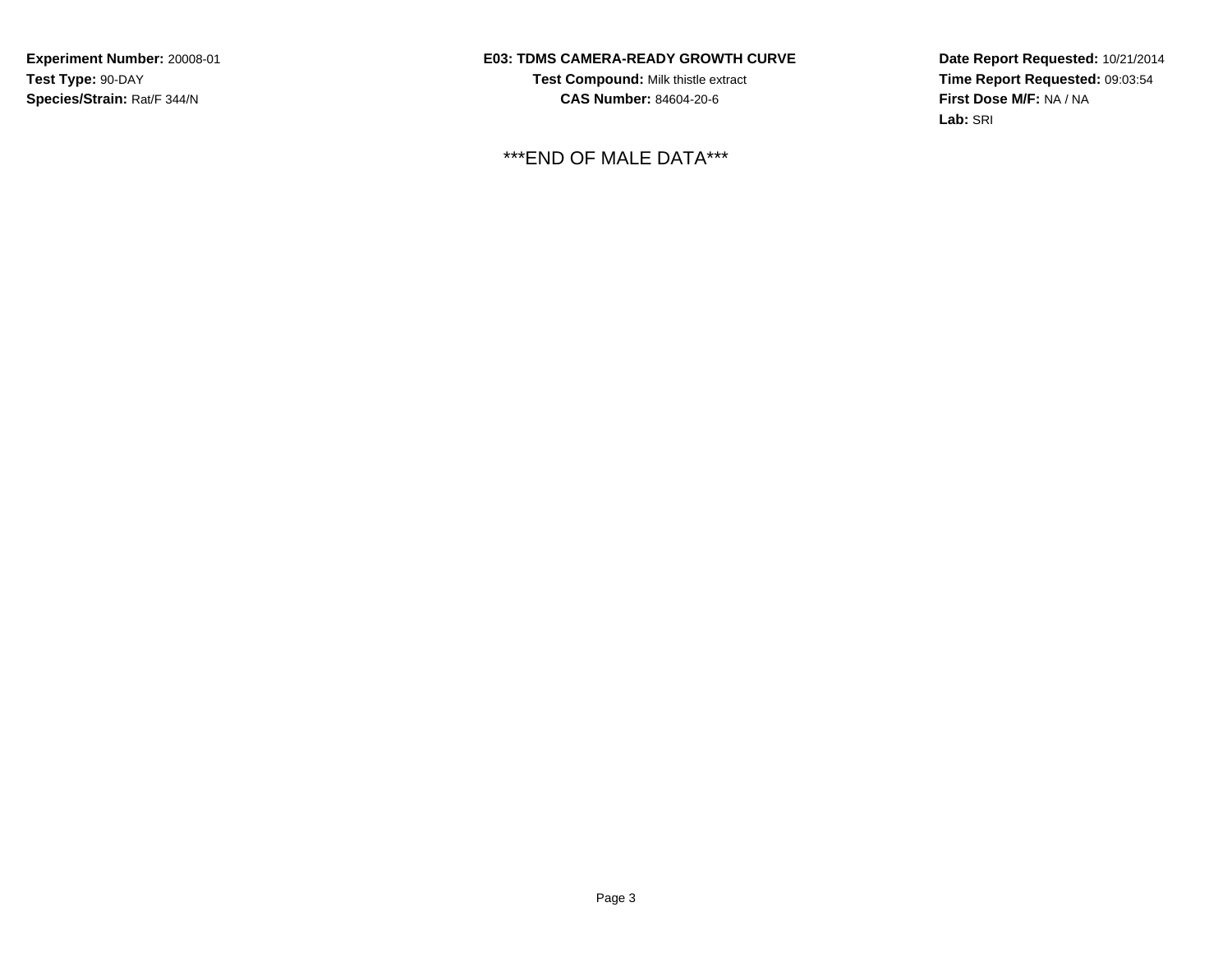#### **E03: TDMS CAMERA-READY GROWTH CURVE**

**Test Compound:** Milk thistle extract

**CAS Number:** 84604-20-6

**Date Report Requested:** 10/21/2014**Time Report Requested:** 09:03:54**First Dose M/F:** NA / NA**Lab:** SRI

# **FEMALE**

![](_page_3_Figure_6.jpeg)